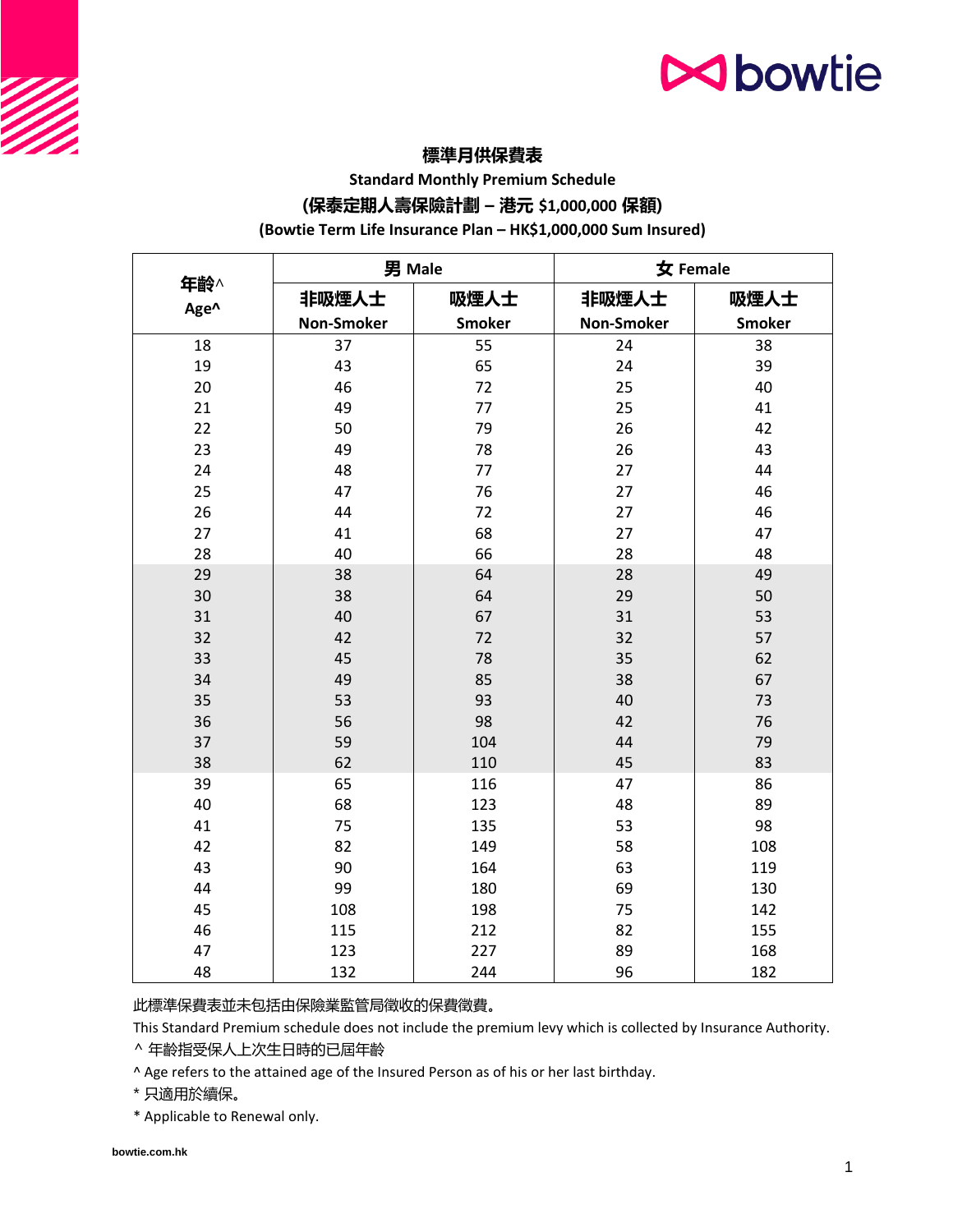



**Standard Monthly Premium Schedule**

### **(保泰定期人壽保險計劃 – 港元 \$1,000,000 保額)**

#### **(Bowtie Term Life Insurance Plan – HK\$1,000,000 Sum Insured)**

|             | 男 Male            |               | 女 Female          |               |
|-------------|-------------------|---------------|-------------------|---------------|
| 年齡^<br>Age^ | 非吸煙人士             | 吸煙人士          | 非吸煙人士             | 吸煙人士          |
|             | <b>Non-Smoker</b> | <b>Smoker</b> | <b>Non-Smoker</b> | <b>Smoker</b> |
| 49          | 141               | 262           | 104               | 198           |
| 50          | 152               | 282           | 113               | 215           |
| 51          | 167               | 312           | 122               | 234           |
| 52          | 184               | 345           | 133               | 254           |
| 53          | 204               | 382           | 144               | 276           |
| 54          | 226               | 424           | 156               | 300           |
| 55          | 251               | 472           | 170               | 326           |
| 56          | 285               | 536           | 185               | 355           |
| 57          | 324               | 609           | 201               | 385           |
| 58          | 367               | 692           | 218               | 418           |
| 59          | 417               | 785           | 237               | 454           |
| 60          | 472               | 888           | 258               | 495           |
| 61          | 533               | 1,004         | 290               | 556           |
| 62          | 602               | 1,133         | 328               | 629           |
| 63          | 678               | 1,276         | 375               | 719           |
| 64          | 763               | 1,434         | 433               | 828           |
| 65          | 856               | 1,608         | 503               | 960           |
| 66*         | 951               | 1,784         | 579               | 1,103         |
| $67*$       | 1,058             | 1,982         | 670               | 1,274         |
| 68*         | 1,183             | 2,212         | 778               | 1,476         |
| 69*         | 1,332             | 2,487         | 904               | 1,710         |
| $70*$       | 1,514             | 2,819         | 1,051             | 1,983         |
| $71*$       | 1,715             | 3,187         | 1,198             | 2,253         |
| $72*$       | 1,944             | 3,601         | 1,365             | 2,559         |
| $73*$       | 2,203             | 4,068         | 1,556             | 2,907         |
| $74*$       | 2,496             | 4,595         | 1,773             | 3,300         |
| $75*$       | 2,828             | 5,189         | 2,020             | 3,746         |
| 76*         | 3,190             | 5,831         | 2,294             | 4,236         |
| $77*$       | 3,598             | 6,552         | 2,606             | 4,789         |
| 78*         | 4,059             | 7,360         | 2,960             | 5,413         |

此標準保費表並未包括由保險業監管局徵收的保費徵費。

This Standard Premium schedule does not include the premium levy which is collected by Insurance Authority.

^ 年齡指受保人上次生日時的已屆年齡

^ Age refers to the attained age of the Insured Person as of his or her last birthday.

\* 只適用於續保。

\* Applicable to Renewal only.